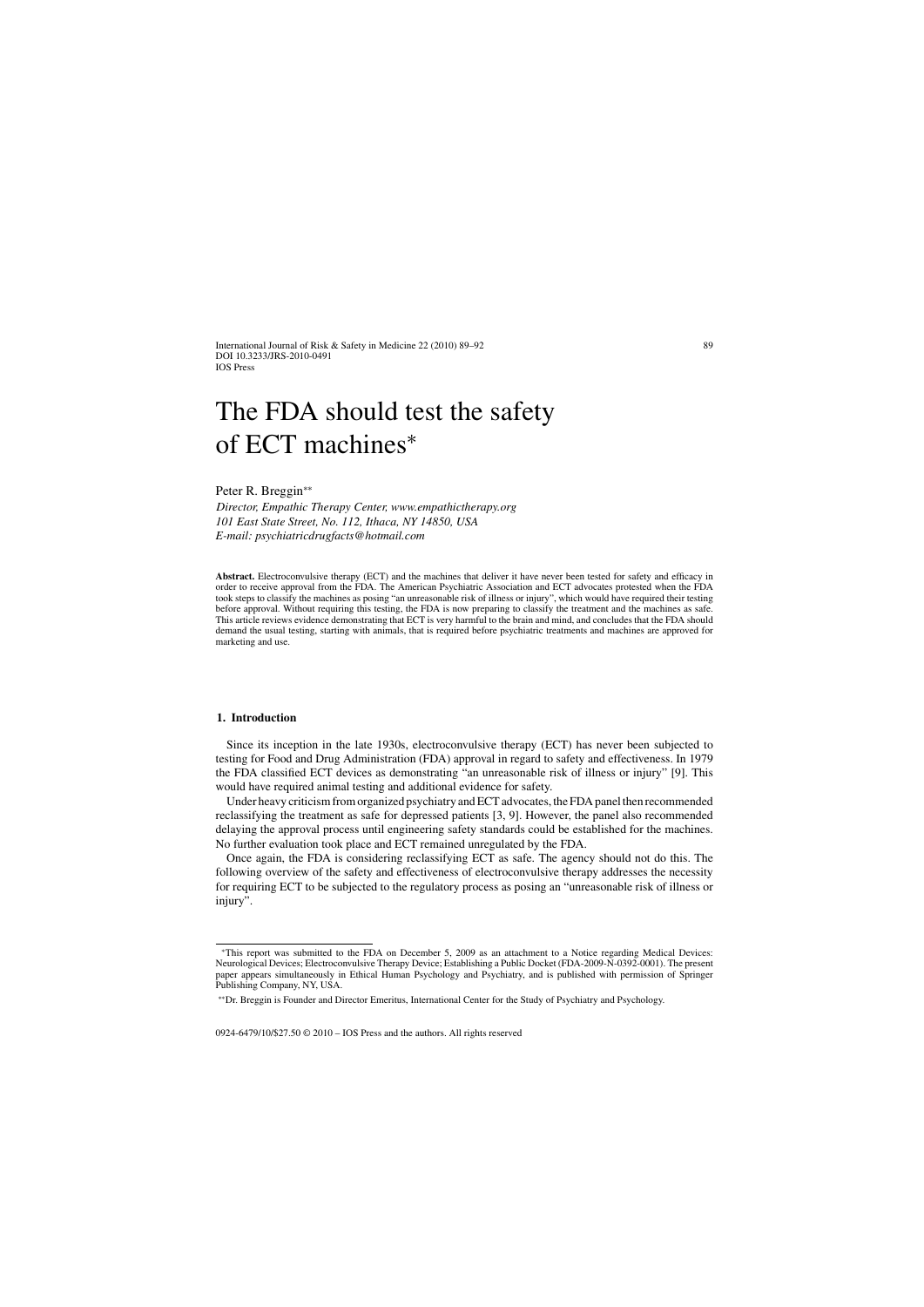#### **2. Overview**

## *2.1. There is a consensus within psychiatry, even among staunch advocates of electroconvulsive therapy (ECT), that ECT is the most controversial treatment in psychiatry*

The Consensus Development Conference on ECT [8] conducted by NIH stated, "Electroconvulsive therapy is the most controversial treatment in psychiatry" and referred to 45 years of disputes surrounding the treatment. In his introduction to Richard Abrams's [1] book in favor of ECT, Max Fink referred to "more than 50 years of controversy" surrounding the treatment. In addition, ECT is the most frequently regulated psychiatric treatment under state laws.

Given this extraordinary degree of controversy, there can be no justification for not subjecting ECT to the same scrutiny that is given to devices and treatments that are far less controversial, including at the least new animals studies. Adequately conducted large animal studies would once again show, as they have in the past (see below), that the treatment is too damaging to be tested in human trials. Only political pressure could account for not subjecting this treatment to a very thorough scrutiny, beginning with animal studies, before permitting its routine use in psychiatry.

# *2.2. Because it causes an acute delirium, there can be no scientific doubt that ECT harms the brain and mental function. The only possible controversy surrounds the severity and persistence of the harm*

ECT produces sufficient trauma to the brain to cause a severe grand mal convulsion. All ECT treatments result in a period of coma lasting several minutes or more, sometimes including a flat line EEG. In routine application, the patient awakens in a delirium that is virtually indistinguishable from any other closed head injury. Typical symptoms include severe headache, memory dysfunction, disorientation, confusion, lack of judgment and unstable mood [1–3]. The treatment always results in apathy, and sometimes in euphoria, which are typical reactions to traumatic brain injury. Consent forms routinely warn patients not to make decisions during or shortly after the completion of any series of ECT treatments.

It is acknowledged in neurology that repeated head injuries that produce concussive symptoms are likely to cause persistent harm. ECT treatments are far more traumatic than most concussions, and include prolonged coma after each treatment, sometimes accompanied by EEG flat lining, and severe delirium after a few treatments or less. The number of traumatic ECT treatments usually far exceeds the number of concussions that produce lasting harm.

In the rational practice of regulatory affairs, the fact that a treatment causes such initial trauma would in itself require it to be withdrawn from the market; it certainly requires a thorough examination of ECT by the FDA, starting with animal studies.

# *2.3. Multiple large animal studies have demonstrated generalized brain damage from ECT in the form of cell damage and death, and small pinpoint hemorrhages*

Animal ECT studies have often been conducted using clinical apparatus, relatively short treatment courses, and less electrical energy than currently used in clinical practice. The extensive animal research and the mechanisms of damage associated with ECT have been previously reviewed [2, 4, 5, 7]. Hartelius's (1955) book length monograph [10] on the impact of ECT on cats was the last experimental study published on large animals. The results were consistent with earlier studies on monkeys and dogs that demonstrated widespread pinpoint hemorrhages and neuronal damage and death. The Hartelius study was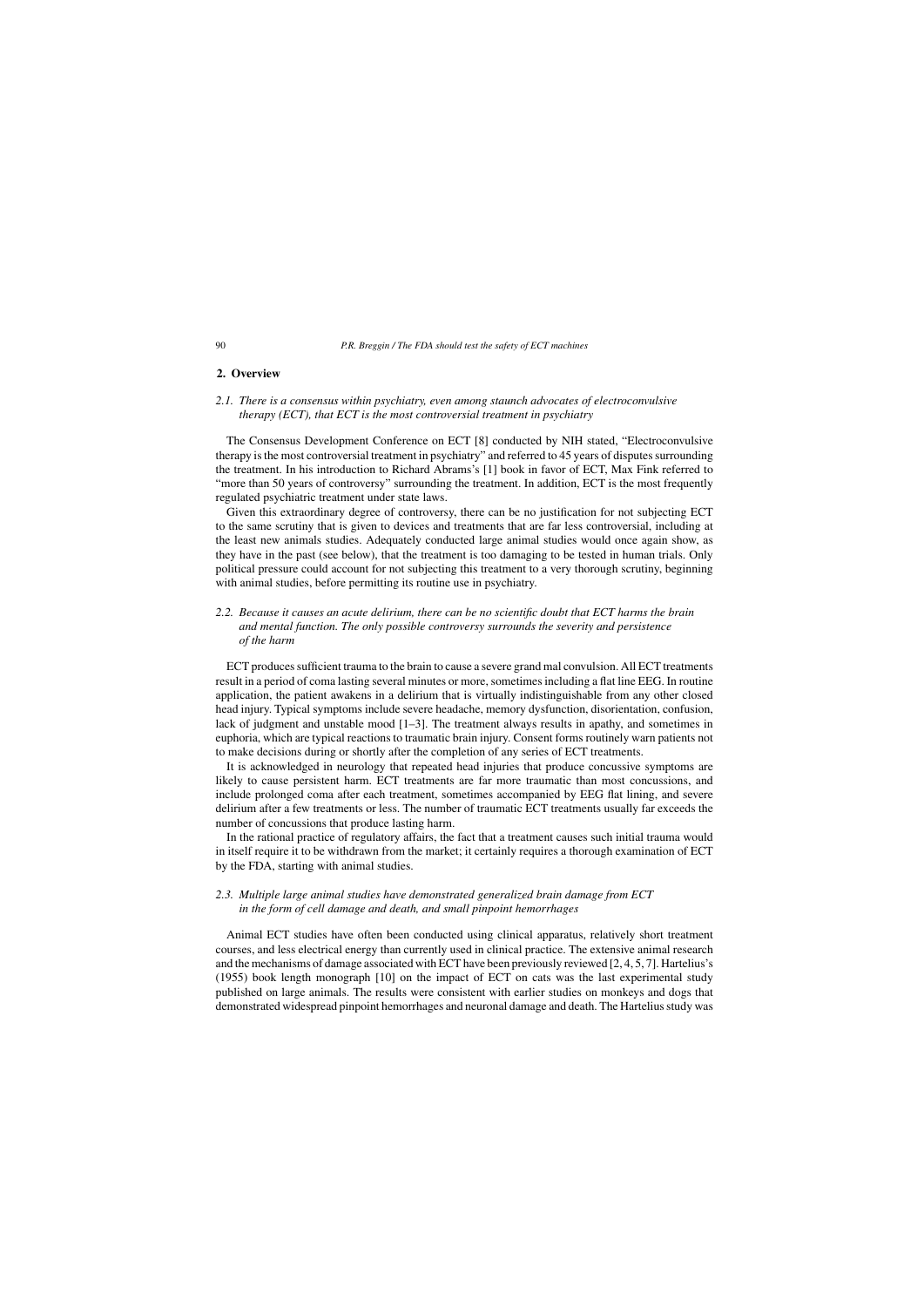the last one conducted on large animals, probably because its results were so conclusive that researchers stopped trying to prove that ECT is safe when given to large animals. ECT damages the brains of animals, even when given in doses less traumatic than those currently used in routine clinical treatment.

There is no reason to believe that modified ECT using paralyzing agents and artificial respiration would be less damaging to the brain. The modifications were developed to prevent fractures, not to prevent harm to the brain. Instead, modified ECT adds the risk of anesthesia and requires higher doses of electricity to overcome the anti-convulsive effects of the anesthesia [2, 5]. One cannot assume that modified ECT is safer; instead, the modified treatment must also be subjected to experimental study with large animals.

## *2.4. Substantial new evidence confirms that ECT produces lasting memory dysfunction as well as more generalized persistent cognitive deficits*

The evidence for lasting memory dysfunction and other cognitive deficits following ECT has previously been reviewed [2, 5, 6]. However, there is less need to review this material at this time, because a recent (2007) controlled follow up of patients treated with ECT by Sackeim et al. [14] has confirmed generalized, lasting mental dysfunction (losses in "global cognitive status") consistent with a dementia, including a variety of deficits in memory and overall cognitive function (*p* < 0.0001). This finding is consistent with the known initial clinical impact of ECT, the animal literature, and clinical knowledge about the likelihood of persistent brain dysfunction following repeated traumatic head injury. The study involved 347 patients treated with the full range of currently available ECT techniques and evaluated with neuropsychological testing for up to six months. Except in regard to a psychiatric treatment, substantial evidence on this scale for persistent damage would lead to an inquiry into withdrawing a treatment from the market.

## *2.5. ECT is especially devastating to the vulnerable brain and body of the elderly, a group in which ECT is very frequently used*

The impact of ECT on the elderly has previously been reviewed [2] (pp. 230–233). As would be predicted based on the fragility of the older brain, ECT causes more severe brain dysfunction in the elderly. More strikingly, ECT dramatically increases the mortality rate in the elderly. Kroessler and Fogel [11] followed up 65 patients 80 years old or older who were hospitalized for depression. Survival for the ECT group after 1, 2, and 3 years was only 73%, 54%, and 51% respectively. Survival was much better for the drug-treated non-ECT group at 1, 2, and 3 years where it was 96%, 90% and 75%.

## *2.6. Despite several decades of effort, advocates for ECT have been unable to demonstrate any sustained improvement from ECT*

The Consensus Development Conference on ECT [8] found that controlled clinical trials failed to demonstrate any positive effect beyond four weeks. Thus the risk/benefit ratio is very poor. This fourweek period corresponds to the period of the acute delirium, when the ECT effects of emotional blunting and/or euphoria are mistaken for clinical improvement. Typically, the patient stops voicing complaints and may display an artificially elevated mood [2].

Repeated attempts to show a reduction in suicide risk have failed, and indeed the evidence is great for an increased suicide rate following ECT [2]. Most recently, Munk-Olsen et al. [12] found an overall increased rate of suicide in patients given ECT, including patients treated within the prior week (p. 437).

A variety of reviews have shown that sham ECT produces as much improvement as ECT itself, without any of the risks [13]. This is consistent with the good response to placebo found in most studies